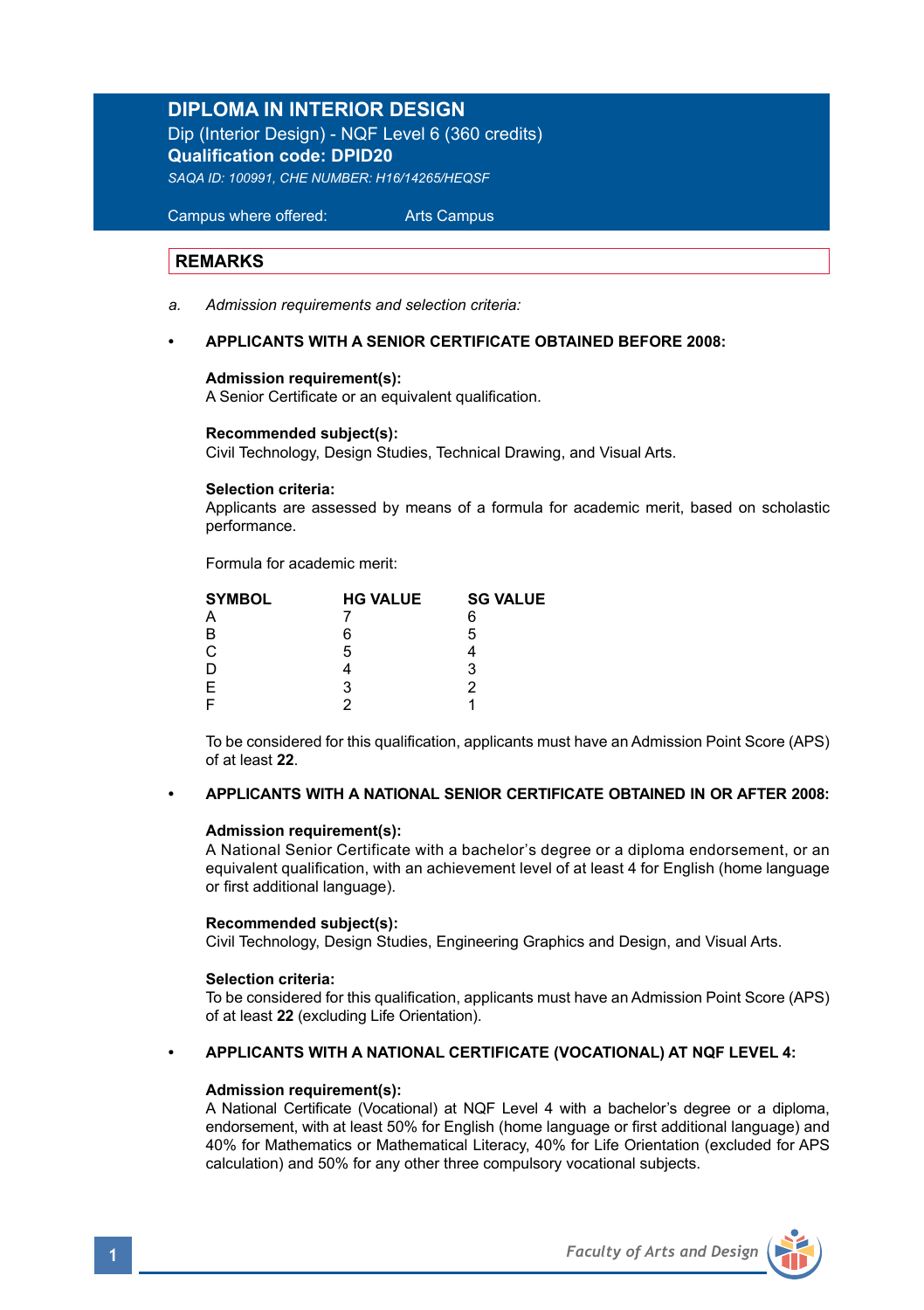### **Selection criteria:**

To be considered for this qualification, applicants must have an Admission Point Score (APS) of at least **22** (excluding Life Orientation).

*b. Assessment procedure(s):* 

After passing the initial administrative screening, all applicants will sit for additional assessment arranged with the Department of Interior Design. The purpose of the assessment is to select those applicants who are most likely to be successful in their studies in Interior Design. The University reserves the right to select the best candidates for this programme. Please contact the department for information pertaining to the assessment.

Acceptance is subject to available capacity according to the Student Enrolment Plan (SEP). Once a programme is full, a waiting list will be in place to provide an opportunity for applicants to fill places of those who did not register on time. Applicants will be informed of their status per official letter from the Office of the Registrar, alternatively, they can check their application status on the TUT website, www.tut.ac.za.

- *c. Recognition of Prior Learning (RPL), equivalence and status:* See Chapter 30 of Student's Rules and Regulations.
- *d. Intake for the qualification:* January only.
- *e. Presentation:* Day classes.
- *f. Minimum duration:* Three years.
- *g. Exclusion and readmission:* See Chapter 2 of Students' Rules and Regulations.
- *h. Work-Integrated Learning I and II:*  See Chapter 5 of Students' Rules and Regulations.

## **CURRICULUM**

## **FIRST YEAR**

| <b>CODE</b>            | <b>MODULE</b>                            | <b>NQF-L</b> | <b>CREDIT</b> | <b>PREREQUISITE MODULE(S)</b> |
|------------------------|------------------------------------------|--------------|---------------|-------------------------------|
| <b>BDP105D</b>         | <b>Building Practice I</b>               | (5)          | (26)          |                               |
| DGD105D                | Digital Design I                         | (5)          | (21)          |                               |
| <b>DPS105D</b>         | Design Principles I                      | (5)          | (12)          |                               |
| IDS105D                | Interior Design I                        | (5)          | (32)          |                               |
| <b>INI125D</b>         | Information Literacy I<br>(block module) | (5)          | (2)           |                               |
| <b>LFI125X</b>         | Life Skills I (block module)             | (5)          | (2)           |                               |
| <b>FIRST SEMESTER</b>  |                                          |              |               |                               |
| 22A115D                | Communication for Academic<br>Purposes I | (5)          | (10)          |                               |
| <b>CPI115X</b>         | Computer Literacy I                      | (5)          | (10)          |                               |
| <b>SECOND SEMESTER</b> |                                          |              |               |                               |
| <b>AID115D</b>         | African Interior Design I                | (5)          | (5)           |                               |
|                        | TOTAL CREDITS FOR THE FIRST YEAR:        |              | 120           |                               |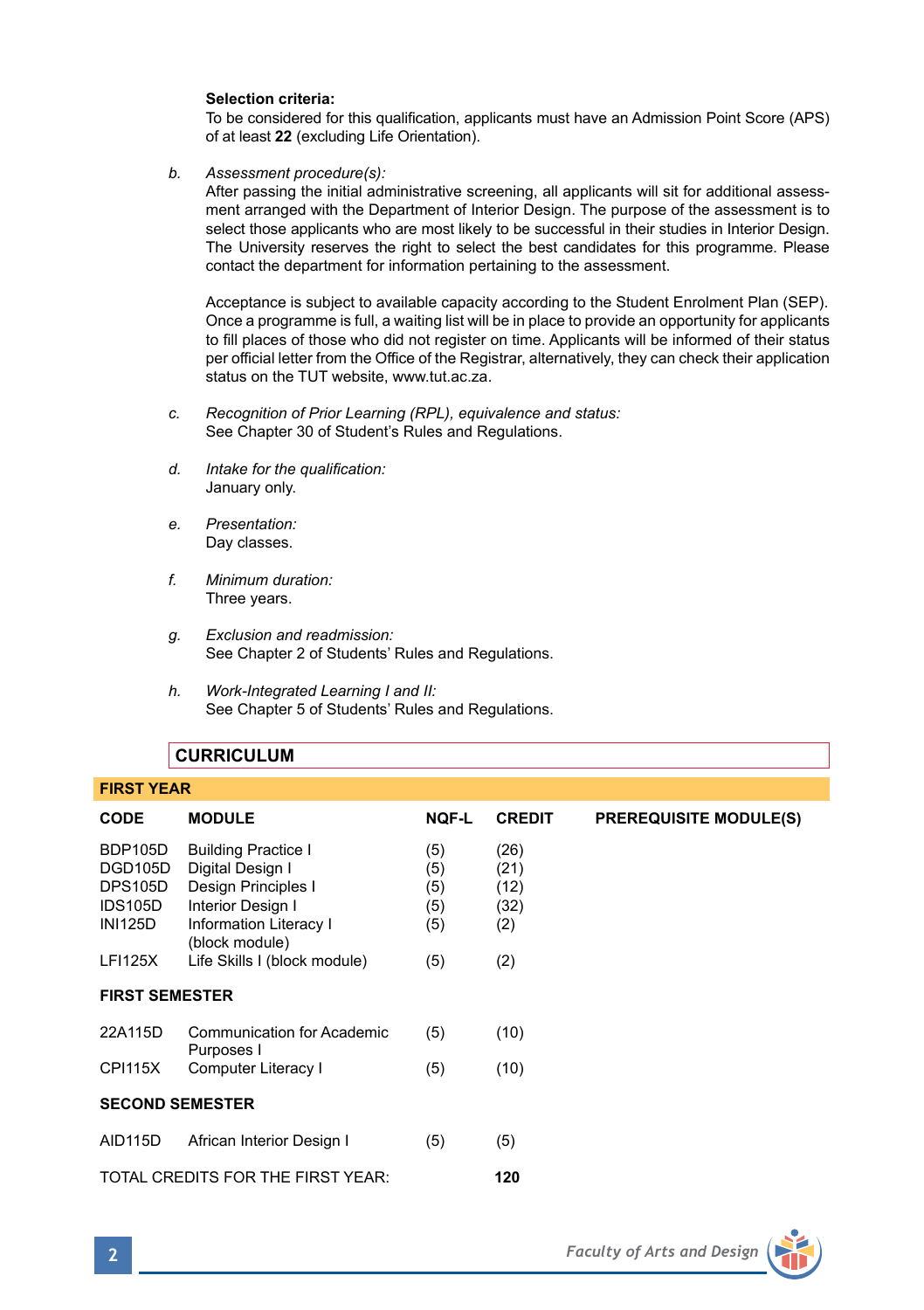| <b>SECOND SEMESTER</b>                                                                                                                                                                                                                                                                          |                                                                                                                                                                          |                                 |                                      |                                                                                                                                       |  |  |  |
|-------------------------------------------------------------------------------------------------------------------------------------------------------------------------------------------------------------------------------------------------------------------------------------------------|--------------------------------------------------------------------------------------------------------------------------------------------------------------------------|---------------------------------|--------------------------------------|---------------------------------------------------------------------------------------------------------------------------------------|--|--|--|
| AID216D                                                                                                                                                                                                                                                                                         | African Interior Design II                                                                                                                                               | (6)                             | (5)                                  | African Interior Design I                                                                                                             |  |  |  |
| TOTAL CREDITS FOR THE SECOND YEAR:                                                                                                                                                                                                                                                              |                                                                                                                                                                          |                                 | 120                                  |                                                                                                                                       |  |  |  |
| <b>THIRD YEAR</b>                                                                                                                                                                                                                                                                               |                                                                                                                                                                          |                                 |                                      |                                                                                                                                       |  |  |  |
| <b>CODE</b>                                                                                                                                                                                                                                                                                     | <b>MODULE</b>                                                                                                                                                            | <b>NOF-L</b>                    | <b>CREDIT</b>                        | <b>PREREQUISITE MODULE(S)</b>                                                                                                         |  |  |  |
| BDP306D<br>DGD306D<br>DSP306D<br>IDS306D<br>WID306D                                                                                                                                                                                                                                             | <b>Building Practice III</b><br>Digital Design III<br><b>Interior Design Presentation</b><br><b>Techniques III</b><br>Interior Design III<br>Work-Integrated Learning II | (6)<br>(6)<br>(6)<br>(6)<br>(6) | (20)<br>(10)<br>(10)<br>(30)<br>(40) | <b>Building Practice II</b><br>Digital Design II<br>Interior Design Techniques II<br>Interior Design II<br>Work-Integrated Learning I |  |  |  |
| <b>FIRST SEMESTER</b>                                                                                                                                                                                                                                                                           |                                                                                                                                                                          |                                 |                                      |                                                                                                                                       |  |  |  |
| EID315D                                                                                                                                                                                                                                                                                         | Entrepreneurship I                                                                                                                                                       | (5)                             | (10)                                 |                                                                                                                                       |  |  |  |
| TOTAL CREDITS FOR THE THIRD YEAR:                                                                                                                                                                                                                                                               |                                                                                                                                                                          |                                 | 120                                  |                                                                                                                                       |  |  |  |
|                                                                                                                                                                                                                                                                                                 | TOTAL CREDITS FOR THE QUALIFICATION:                                                                                                                                     |                                 | 360                                  |                                                                                                                                       |  |  |  |
|                                                                                                                                                                                                                                                                                                 |                                                                                                                                                                          |                                 |                                      |                                                                                                                                       |  |  |  |
| <b>MODULE INFORMATION (OVERVIEW OF SYLLABUS)</b>                                                                                                                                                                                                                                                |                                                                                                                                                                          |                                 |                                      |                                                                                                                                       |  |  |  |
| The syllabus content is subject to change to accommodate industry changes. Please note that a more detailed<br>syllabus is available at the department or in the study guide that is applicable to a particular module. At time of<br>publication, the syllabus content was defined as follows: |                                                                                                                                                                          |                                 |                                      |                                                                                                                                       |  |  |  |

**CODE MODULE NQF-L CREDIT PREREQUISITE MODULE(S)**

BDP206D Building Practice II (6) (30) Building Practice I<br>DGD206D Digital Design II (6) (20) Digital Design I DGD206D Digital Design II (6) (20) Digital Design I

IDS206D Interior Design II (6) (30) Interior Design I<br>WID206D Work-Integrated Learning I (6) (20)

Interior Design Techniques II

Work-Integrated Learning I

## **A**

**SECOND YEAR** 

# **AFRICAN INTERIOR DESIGN I (AID115D) CONTINUOUS ASSESSMENT**

## *(Module custodian: Department of Interior Design)*

The purpose of this fundamental module is to introduce the student to theoretical and historic studies of African design to aid in the identification of African design elements and indicate the possibilities for application. This module will highlight indigenous knowledge systems in an interior design context, including the theory of the African built environment, building methodology, services integration, and use of materials, surface applications, color, pattern, and art. (Total notional time: 50 hours)

# **AFRICAN INTERIOR DESIGN II (AID216D) CONTINUOUS ASSESSMENT**

## *(Module custodian: Department of Interior Design)*

The purpose of this module is to further the student's studies of African design to aid in the interpretation and application of African design elements in practice. This module will focus on modern and contemporary interpretations of African design, including the theory of the African built environment, building methodology, and services integration, use of materials, surface applications, colour, pattern, and art. (Total notional time: 50 hours)

# **3** *Faculty of Arts and Design*

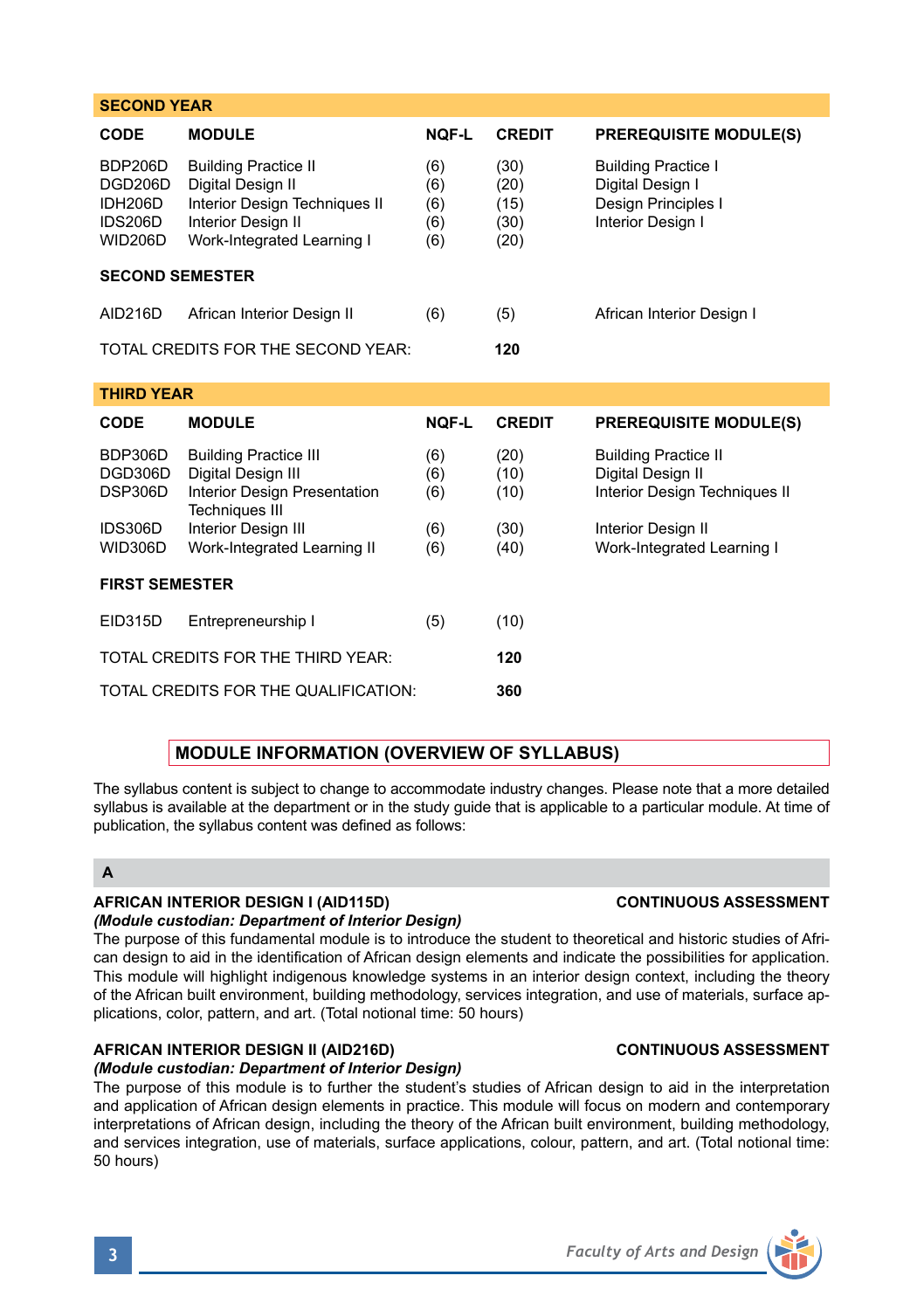## **BUILDING PRACTICE I (BDP105D) CONTINUOUS ASSESSMENT**

### *(Module custodian: Department of Interior Design)*

The purpose of this module is to introduce students to the construction methods, materials, and services of a single story dwelling, as well as the industry standard in contract documentation about basic draughting principles. The student will be introduced to the appropriate use of building construction, building materials, interior finishes and will conduct basic research to understand a single story dwelling better. Students will be expected to demonstrate the ability to develop and communicate the construction, materials, and finishes of a range of domestic fixed and freestanding interior elements as well as a single story dwelling. (Total notional time: 260 hours)

## **BUILDING PRACTICE II (BDP206D) CONTINUOUS ASSESSMENT**

#### *(Module custodian: Department of Interior Design)*

The purpose of the module is for students to demonstrate an understanding of intermediate construction methods, materials, and services with an emphasis on Interior Design as well as the industry standard in the contract documentation. The student will be exposed to the use of appropriate of building construction, building materials, services, interior finishes, fittings and fit out and will research to integrate and translate the learned knowledge into contract documentation. (Total notional time: 300 hours)

## **BUILDING PRACTICE III (BDP306D) CONTINUOUS ASSESSMENT**

### *(Module custodian: Department of Interior Design)*

The purpose of the module is for students to demonstrate an understanding of construction methods, materials, and services with an emphasis on Interior Design as well as the industry standard in contract documentation with regards to shopfitting principles. The student will be exposed to the use of appropriate of building construction, building materials, services, interior finishes, fittings and fit out and will research to integrate and translate the learned knowledge into contract documentation. (Total notional time: 200 hours)

### **C**

#### **COMMUNICATION FOR ACADEMIC PURPOSES I (22A115D) 1 X 3-HOUR PAPER** *(Module custodian: Department of Interior Design)*

A workable knowledge of English is an essential skill for any graduate who is required to conduct themselves successfully in a professional working environment. This module will equip students with the competencies required to compose a selection of written texts related to communicating both internally and externally within a professional environment. In addition, the module includes strategies that are essential for the effective communication in various situations, including small groups to avoid unproductive conflict, a multicultural context, etc. (Total notional time: 100 hours)

## **COMPUTER LITERACY I (CPI115X) CONTINUOUS ASSESSMENT**

### *(Module custodian: Department of Fine and Studio Arts)*

This module provides foundational knowledge in computing fundamentals, essential digital skills in key applications based on MS Office Suite and network basics (i.e. MS Outlook and Internet). Online exams are mapped with End-User Computing: SAQA 49077 (61591) Core Element as well as Internet and Computing Core Certification (IC3). (Total notional time: 100 hours)

### **D**

### **DESIGN PRINCIPLES I (DPS105D) CONTINUOUS ASSESSMENT**

*(Module custodian: Department of Interior Design)* The purpose of this module is to equip the student with the essential knowledge and skills required to produce accurate drawing methods and techniques used for recording architectural and Interior design elements of a single story house in a variety of mediums to visually communicate a final design, concept or work of art. (Total notional time: 120 hours)

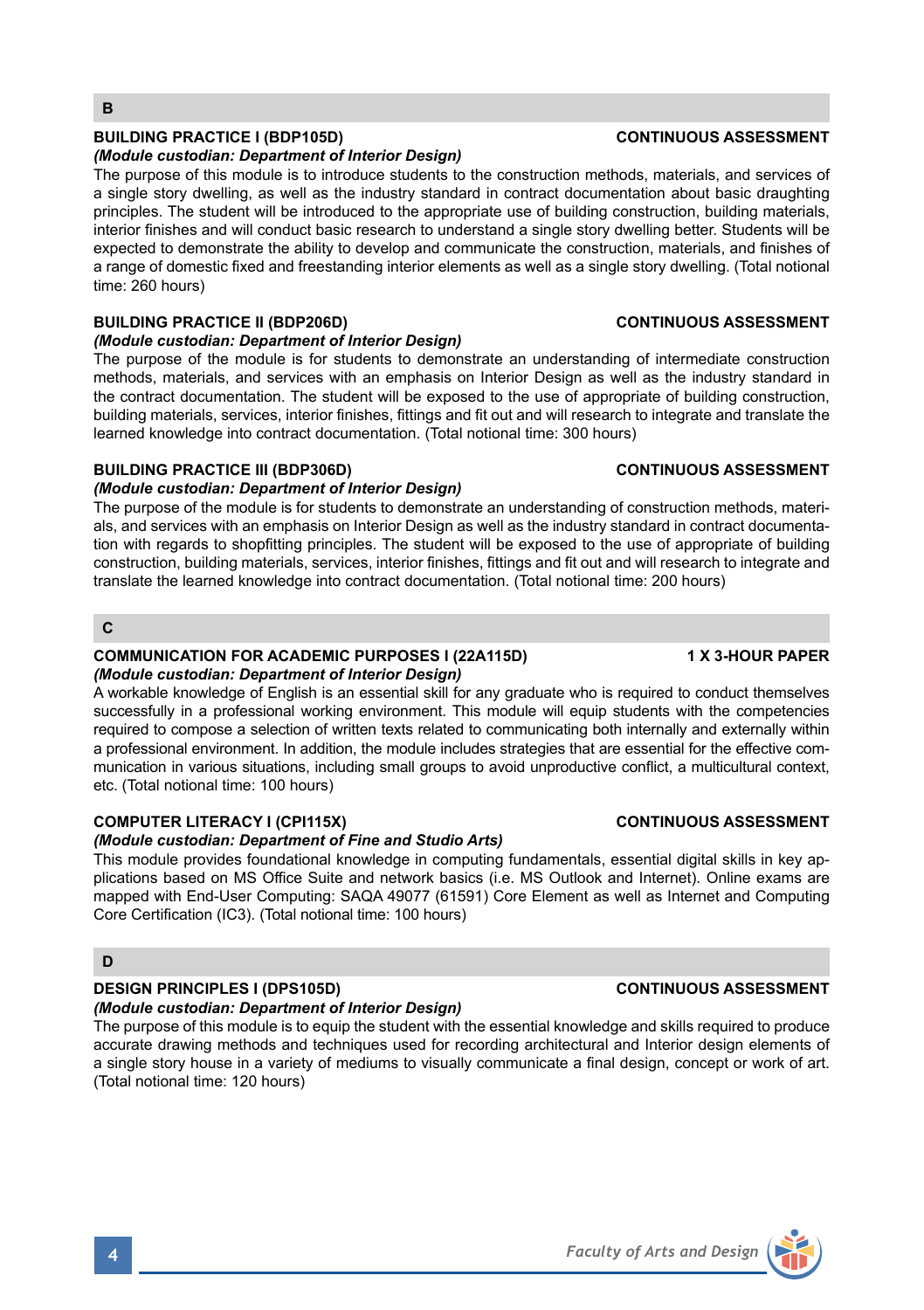## **DIGITAL DESIGN I (DGD105D) CONTINUOUS ASSESSMENT**

#### *(Module custodian: Department of Interior Design)*

The purpose of this fundamental module is to equip the student with the essential knowledge and skills required to produce accurate two-dimensional construction graphics and composition of meaningful visual communication using presentation visuals and layouts using Computer Aided software programs. Students are guided through the use of tools and functions of the programs while completing exercises in class. Upon completion of the module, students will be able to apply their knowledge and skills when preparing floor plans, elevations, sections, details, and vector-based graphics, signs, symbols, objects, images as well as presentation layouts. (Total notional time: 210 hours)

### **DIGITAL DESIGN II (DGD206D) CONTINUOUS ASSESSMENT**

### *(Module custodian: Department of Interior Design)*

The purpose of this module is to equip the student with the intermediate knowledge and skills required to produce accurate two-dimensional construction graphics and composition of meaningful visual communication using presentation visuals and layouts using Computer Aided software programs. Students are guided through the use of Building Information Modelling tools and functions for design, documentation, visualisation, and simulation of projects from the initial concept and massing through to detailed design and as-constructed documentation. Upon completion of the module, students will be able to apply their knowledge and skills when designing, documenting, visualising and simulating of projects by preparing floor plans, elevations, sections, details, vector-based graphics, signs, symbols, objects, forms, images as well as presentation layouts. (Total notional time: 200 hours)

## **DIGITAL DESIGN III (DGD306D) CONTINUOUS ASSESSMENT**

### *(Module custodian: Department of Interior Design)*

The purpose of this module is to equip the student with the advanced knowledge and skills required to produce accurate two-dimensional construction graphics and composition of meaningful visual communication using presentation visuals and layouts using Computer Aided software programs. Students are guided through the use of advanced Building Information Modelling tools and functions for design, documentation, visualisation, and simulation of projects from the initial concept and massing through to detailed design and as-constructed documentation. Upon completion of the module, students will be able to apply and provide significant cost savings and workflow efficiencies but also provide a tangible productivity benefit in that speeds up the approval 'process and simulates real-world scenarios using Virtual Reality. (Total notional time: 100 hours)

#### **E**

## **ENTREPRENEURSHIP I (EID315D) CONTINUOUS ASSESSMENT**

#### *(Module custodian: Department of Interior Design)*

This module is concerned with the study of the basics of arts-based business principles and the application of entrepreneurial strategies specifically within the creative industries. In introducing these principles to the art student, this module will prepare the student for the world of work as a creative industries individual and novice entrepreneur in the discipline-related field. Arts-based business and ethical entrepreneurial practices are recognised as the foundations for good professional operations in entrepreneurship in the creative industries. (Total notional time: 100 hours)

### **I**

## **INFORMATION LITERACY I (INI125D) CONTINUOUS ASSESSMENT**

## *(Module custodian: Directorate of Library and Information Services)*

Introduction of information literacy. Development of a search strategy and application of a search string to search engines and academic databases. Evaluation of information sources. Ethical and legal use of information. (Total notional time: 20 hours)

## **INTERIOR DESIGN I (IDS105D) CONTINUOUS ASSESSMENT**

## *(Module custodian: Department of Interior Design)*

The purpose of this core module is to expose students to two-dimensional and three-dimensional space as a starting point for Interior design. Students will be introduced to the design process; from concept development to final client presentation. Furthermore, students will be introduced to a variety of equipment, materials, medium, and techniques that are required to communicate each phase of the design process. (Total notional time: 320 hours)